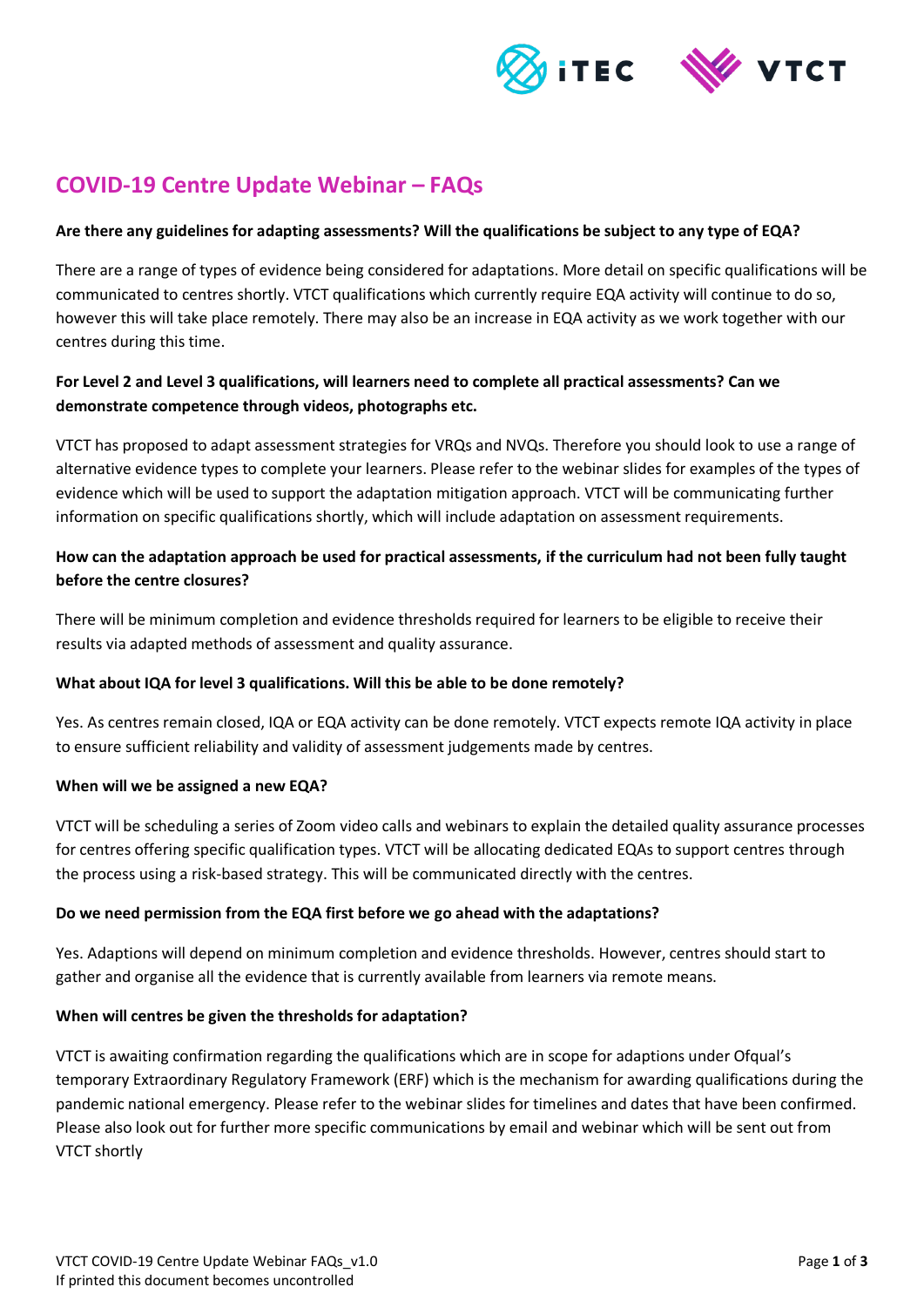

### **Can other forms of evidence be submitted to replace knowledge exams?**

VTCT has proposed to adapt assessment strategies for VRQs and NVQs. Therefore you should look to use a range of types of other evidence to complete your learners. Please refer to the webinar slides for examples of the types of evidence which will be used to support the adaptation mitigation approach. VTCT is also exploring the use of remote proctoring for exams. Please keep an eye on our website and communications to centres on this matter.

# **What happens with TLQs if graded assessments were booked between Easter and May and none have been sat? Can students just continue and take the estimated grade.**

The estimated grades for PTQs will be based on a minimum threshold of completion and evidence of assessment components. We will provide you with more specific information in the second wave of communication for PTQs. Please refer to the webinar slides for examples of the types of evidence which will be used to support the estimation mitigation approach. Where the minimum threshold has not been met, graded assessment can be taken in the autumn contingency windows.

### **For the Tech Award (AM20530), for future assignments, will pupils/learners be able to work on them remotely?**

VTCT is not proposing to change the assessment controls for the Technical Award (AM20530). For learners who should be completing their qualification this summer or progressing from year one to year two of studies then the proposed mitigation is estimation.

#### **What about learners who have reasonable adjustments?**

Any mitigation approach that is used for a qualification, whether that be estimation or adaptation, will take into consideration learners' agreed reasonable adjustment. This is to ensure fairness to learners and to prevent any learners being disadvantaged during the process.

#### **Can students request to study the qualification again if they are unhappy with an estimated grade?**

Yes, a resit opportunity will be provided in the autumn for learners who are unhappy with estimated grades.

# **What is the plan for students to be certificated this summer if schools remain closed and work/exams are not complete?**

VTCT has ensured that the core processes such as registration and certification remain 'business as usual'. VTCT will continue to send out certificates according to the usual process with an additional step of contacting centres in advance to confirm that someone is there to receive them.

#### **What about functional skills?**

Ofqual and the Department of Education have announced that functional skills is a 'category one' qualification and will therefore fall under estimation. VTCT have been forwarding on communication from Skillsfirst who are our partner in Functional Skills for our centres. However we would recommend you also visit the Skillsfirst website for information.

#### **Do we have any idea of when EPAs will take place for completions?**

Yes. A reschedule programme is underway for apprentices to undertake their EPAs. Please contact the EPA team on [EPA@vtct.org.uk](mailto:EPA@vtct.org.uk) for more information on EPA practical assessments. Training Providers/ Employers will need to put a range of public health requirements to support the running of end-point assessments at their premises.